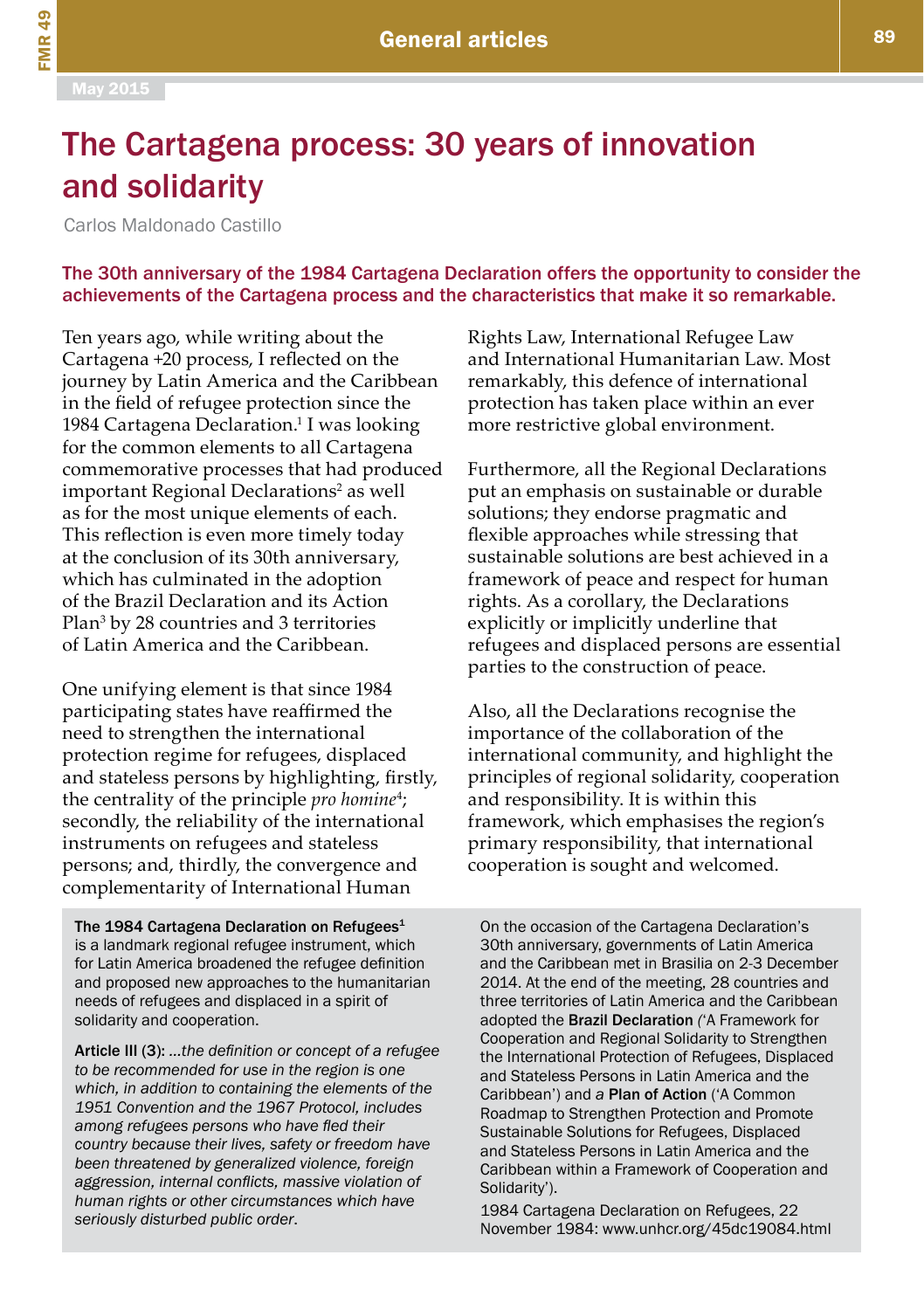FMR 49

It is interesting to note two more common elements. The first is the open, inclusive and comprehensive nature of the dialogues held among governments, civil society (including academia) and relevant international and regional organisations. The second is the ability of the region to generate both innovative ideas and effective proposals that have not only served well for situations of refugees and displaced persons in Latin America and the Caribbean but have also been the subject of study and use in other regions of the world.

For example, the Conferencia Internacional sobre Refugiados Centroaméricanos (International Conference on Central American Refugees)<sup>5</sup> was started in 1989 as a result of the Cartagena process, opening the way to ground-breaking initiatives, including the FOREFEM dialogues that made it possible for the voices of women to be included in the search for durable solutions.<sup>6</sup> These also laid the ground for women to be recognised as having their own rights in personal documentation, to land ownership, and to be empowered to organise their own voluntary repatriation movements.

## Distinctive elements of the Cartagena process

The Cartagena Declaration of 1984 is particularly known for its expanded refugee definition [see box on previous page], which was a crucial instrument for the protection of refugees from Central America in the 1980s and has continued to be so for thousands of refugees from the region and from other continents.

The 1994 Declaration of San José (Cartagena +10) is perhaps the least known and cited of the Regional Declarations. However, it was visionary in bringing forward a series of principles on internal displacement, years before the Guiding Principles on Internal Displacement were formulated.

The 2004 Mexico Declaration (Cartagena +20) is unique for three reasons in particular. Firstly, the Declaration was accompanied by

an Action Plan; secondly, the Action Plan included three innovative programmes for sustainable solutions, embracing even more strongly the principles of solidarity and joint responsibility through its Cities of Solidarity, Solidarity resettlement and Borders of Solidarity; and, thirdly, the scope of consultations was broadened to include three sub-regional meetings, which provided even greater legitimacy to the process.

And now, the 2014 Declaration of Brazil follows the path marked out by the Declaration of Mexico, since it includes an ambitious Plan of Action for the period 2015-24. One of its 11 programmes of action incorporates the Caribbean countries as full members of the process for the first time. Other noteworthy elements of Cartagena +30 include the call to eradicate statelessness by 2024, a labour mobility programme (also called the 'fourth solution') and an agreement to better understand and respond to the humanitarian consequences, including displacement, of the violence perpetrated by international organised crime.

Cartagena +30 had the broadest ever consultative process since 1984, with four sub-regional meetings and a Ministerial closing event in Brasilia which enjoyed the participation of virtually all governments of Latin America and the Caribbean, other observer governments, refugees, internally displaced and stateless persons, international and regional bodies, and more than 150 NGO and academic representatives.

Cartagena encapsulates the capacity and will of a whole sub-continent to periodically analyse the humanitarian challenges ahead, the contemporary plight of refugees, internally displaced and stateless persons in the region, in order to equip itself with a common instrument of policy and guiding principles (through the Declaration) and with coordination, cooperation and response mechanisms (through the Action Plan) to meet the protection and humanitarian needs collaboratively identified. Such a forum does not exist in any other continent.